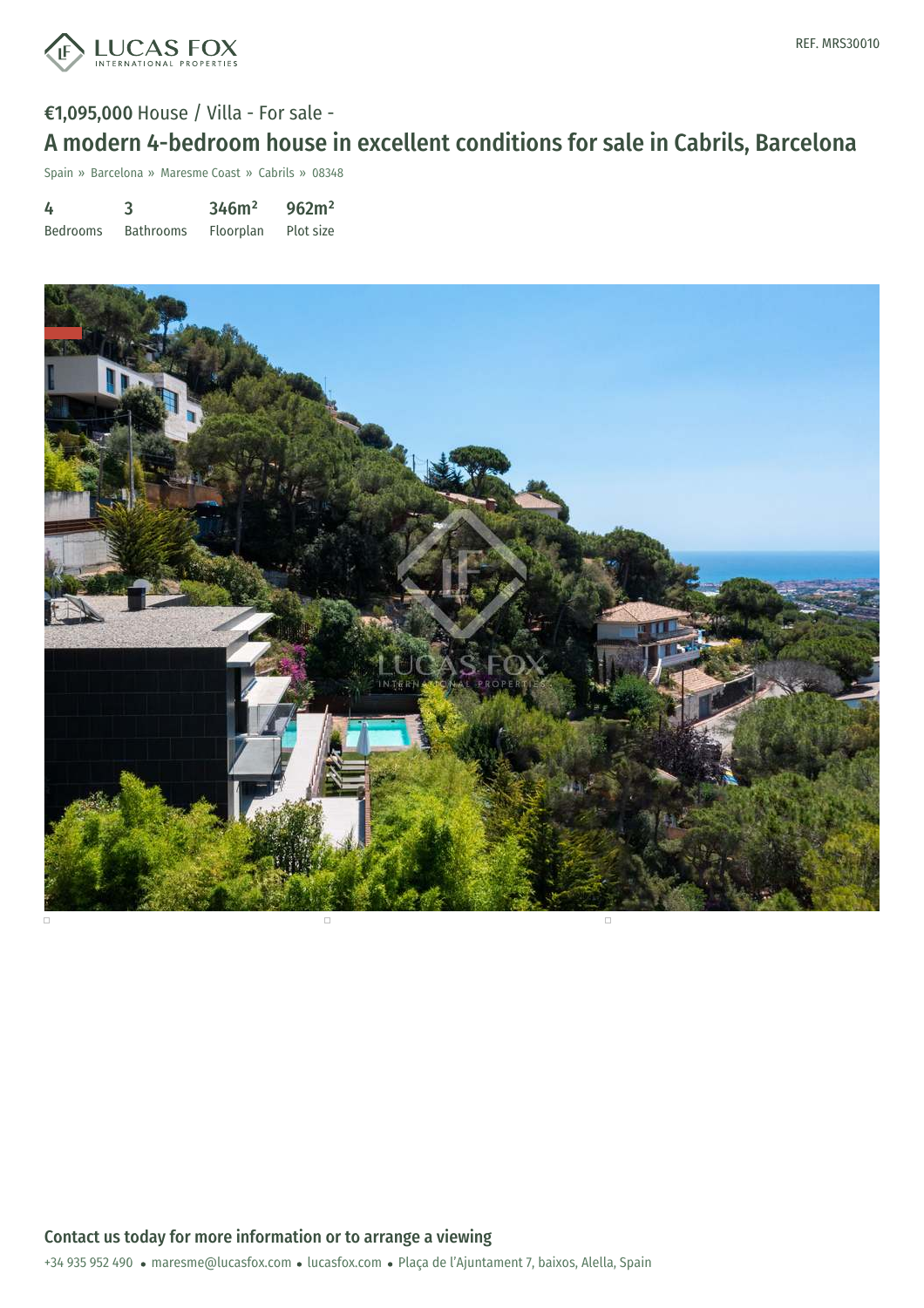

## €1,095,000 House / Villa - For sale - A modern 4-bedroom house in excellent conditions for sale in Cabrils, Barcelona

Spain » Barcelona » Maresme Coast » Cabrils » 08348

| 4               | 3                | 346m <sup>2</sup> | 962m <sup>2</sup> |
|-----------------|------------------|-------------------|-------------------|
| <b>Bedrooms</b> | <b>Bathrooms</b> | Floorplan         | Plot size         |

### **OVERVIEW**

## Modern and bright house in excellent condition, with panoramic views of the sea and mountains in Cabrils.

This house is located in a privileged and quiet area of Cabrils.

Its perfect south westerly aspect allows you to enjoy the light throughout the day and in the afternoon. In addition, it offers unbeatable panoramic views of the sea, the mountains and the town. Sitting on a 962 m² plot, it is very well integrated into the landscape and offers a lot of privacy.

The house has an area of 326 m² on two levels. It was built in 2011 and was renovated shortly after in 2014.

The main entrance is in the night area. In it there are three double bedrooms that share a bathroom, a laundry room, a storage room and the main bedroom, with a dressing room, private bathroom and access to a terrace. All bedrooms boast fantastic views.

The lower floor houses a spacious are of 219 m² consisting of a living-dining room with a fireplace and open American kitchen. The facade with large sliding windows connects the house with the porch and the garden, as well as allowing in a lot of light and enjoying the views.

The pleasant garden has a swimming pool with salt water, a porch with electric awnings and a barbecue area.

At the entrance there is a garage with capacity for two cars and independent access for the service staff.

The house has very modern [finishes](mailto:maresme@lucasfox.com) and is [equipped](https://www.lucasfox.com) with solar panels, double glazed windows, electric shutters and air conditioning. The gas heating is by radiators in the night area and by underfloor heating in the day area.

Contact us to schedule a visit to this fantastic home.

#### [lucasfox.com/go/mrs30010](https://www.lucasfox.com/go/mrs30010)

 $\Box$ 

Mountain views, Sea views, Garden, Swimming pool, Terrace, Private garage, Natural light, Chill out area, Double glazing, Equipped Kitchen, Exterior, Fireplace, Heating, Interior, Near international schools, Pet-friendly, Renovated, Storage room, Transport nearby, Views, Walk-in wardrobe